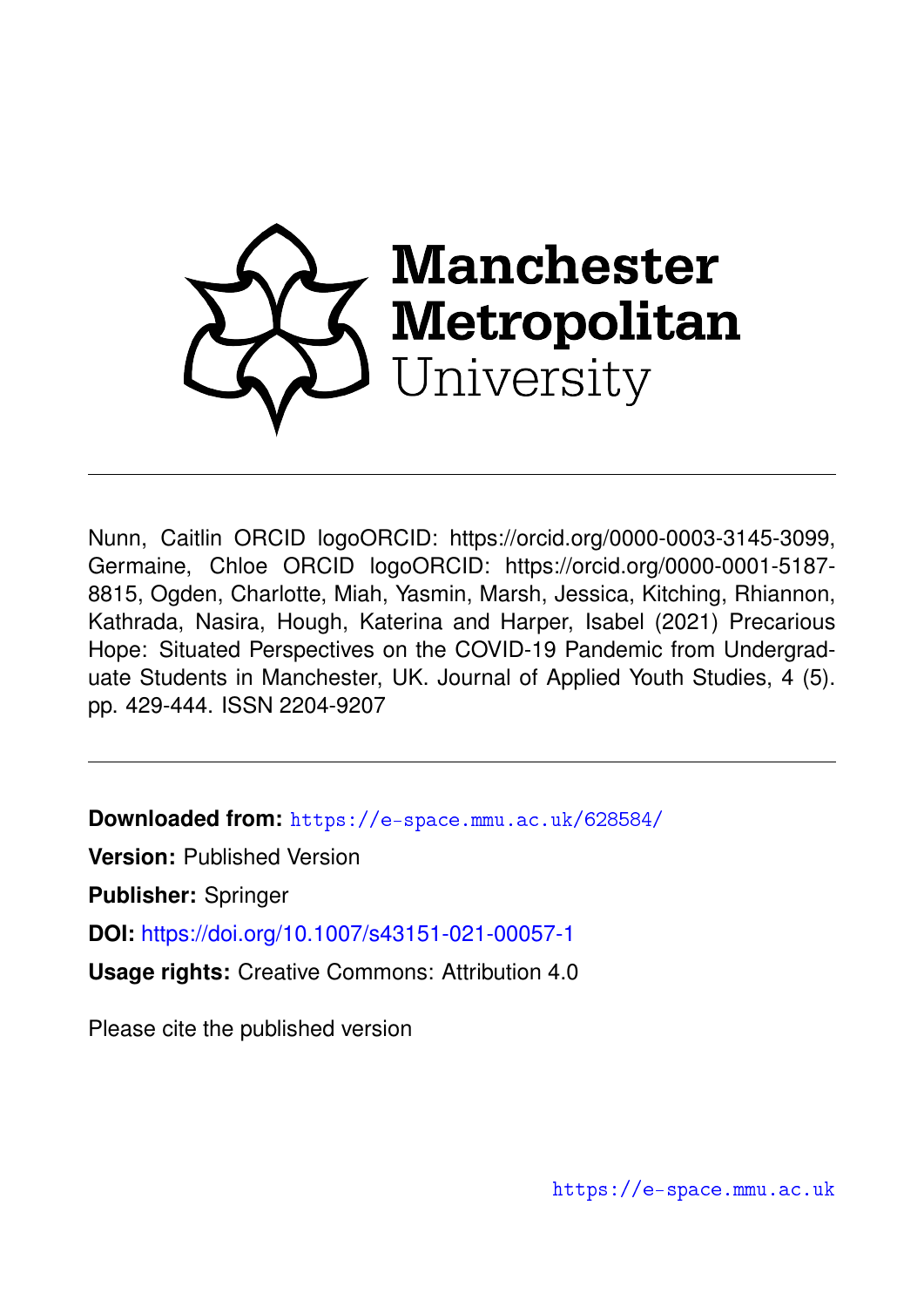### **ORIGINAL ARTICLE**



# **Precarious Hope: Situated Perspectives on the COVID‑19 Pandemic from Undergraduate Students in Manchester, UK**

**CaitlinNunn<sup>1</sup> • Chloe Germaine<sup>1</sup> • Charlotte Ogden<sup>2</sup> [·](http://orcid.org/0000-0001-5187-8815) Yasmin Miah<sup>2</sup> · Jessica Marsh<sup>2</sup> · Rhiannon Kitching<sup>2</sup> · Nasira Kathrada2 · Katerina Hough2 · Isabel Harper2**

Received: 4 August 2021 / Revised: 15 September 2021 / Accepted: 10 October 2021 / © The Author(s) 2021 Published online: 12 November 2021

### **Abstract**

The COVID-19 pandemic has had a profound impact on the lives of young people, transforming and disrupting education provision, employment opportunities, social practices, mobilities, and experiences of health and well-being. In the UK context, the pandemic can be understood as both a unique event and as a further addition to the intersecting crises—including austerity and Brexit—that are increasingly shaping and constraining youth experiences and aspirations and exacerbating precarity and inequality. In this article, seven undergraduate students from Manchester, UK, with two academic co-authors, employ a co-productive approach to refect on our experiences of the pandemic. Our autoethnographic accounts draw attention to the situated efects of the pandemic, and its intersection with existing challenges and pressures, including the gig economy, mental and physical ill health, and transnational family networks. At the same time, our narratives capture a sense of *precarious hope*: hopefulness that is both a product of precarity and itself precarious, opening up new possibilities for collectively imagining and pursuing viable and meaningful futures in uncertain times. Supporting our endeavours requires the inclusion of youth voices in research, policy, and practice; work we begin here.

**Keywords** Youth · COVID-19 · Higher education · Hope · Precarity · Co-production

 $\boxtimes$  Caitlin Nunn c.nunn@mmu.ac.uk

<sup>&</sup>lt;sup>1</sup> Manchester Centre for Youth Studies (MCYS), Manchester Metropolitan University, Manchester, UK

<sup>2</sup> Manchester Metropolitan University, Manchester, UK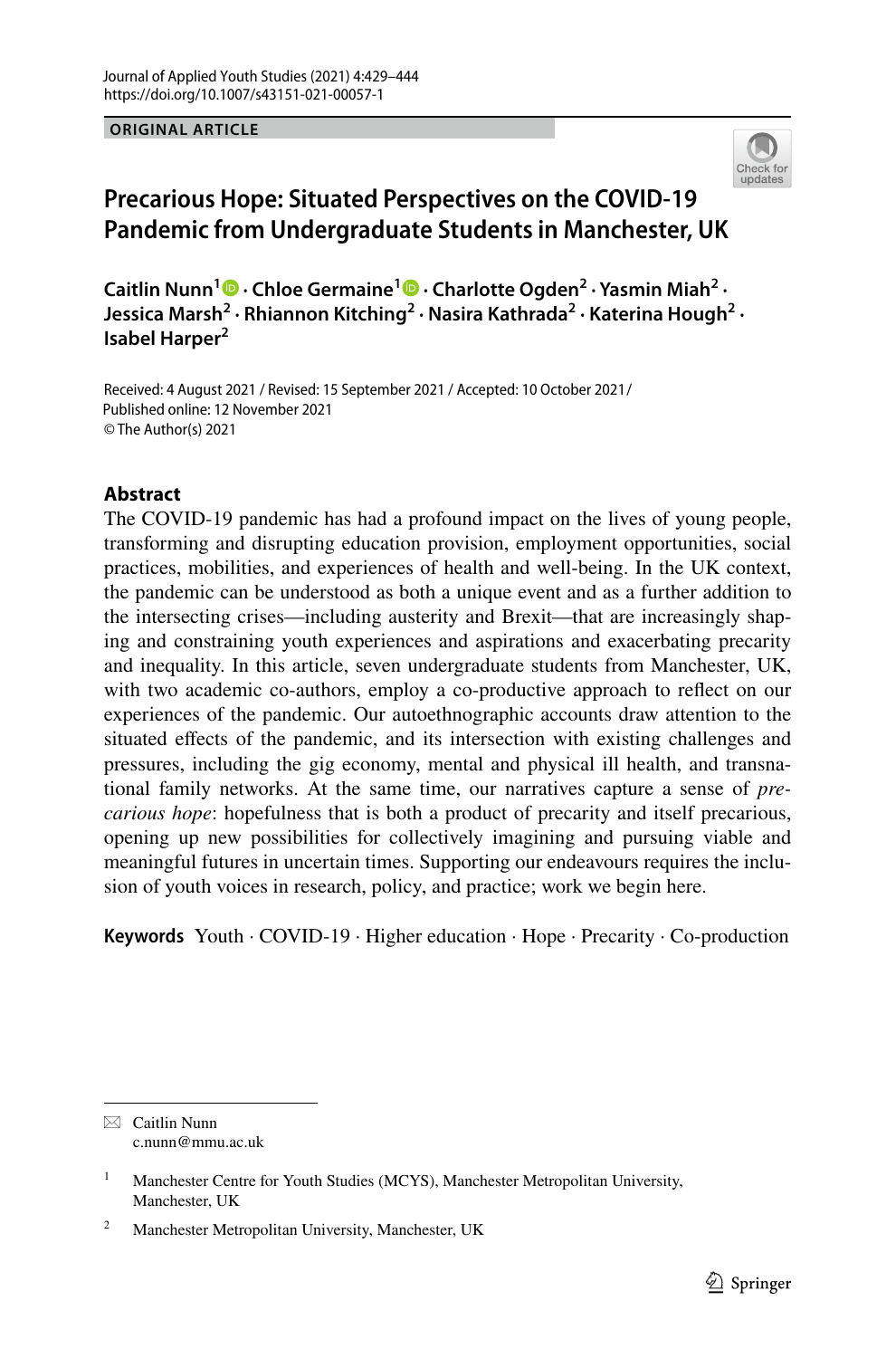### **Introduction**

Since it was frst identifed in late 2019, COVID-19 has quickly and radically transformed life globally. While largely spared the worst health efects of the virus to date, young people have been disproportionately afected by the policies and practices implemented by governments to limit its spread. In the UK, where the pandemic has been particularly severe, this has included dramatic changes to education, high rates of unemployment, and ruptures in key life-stage transitions, social relations, and leisure practices, with concomitant efects on mental health and wellbeing (Prince's Trust [2021](#page-16-0); Gabriel et al. [2021\)](#page-15-0). While this constellation of challenges is unique to the COVID-19 crisis, many issues were pre-existing, rendered visible or further exacerbated by the pandemic. In this context, the COVID-19 pandemic is yet another strand in the intersecting crises already shaping, constraining, and unsettling youth trajectories and futures.

As has been extensively evidenced in pre-pandemic youth studies research, young people's lives were already precarious (e.g. Macdonald and Giazitzoglu [2019](#page-15-1); Furlong et al [2018](#page-15-2)). Indeed, as Anna Tsing writes, 'precarity *is* the condition of our time' (2015: 20, emphasis in original). While precarity is primarily conceptualised in relation to the labour market, we argue that it transcends this context to characterise a wide range of contemporary relations. Globally, this includes our relationship with the natural world as we confront the climate crisis, while in the UK, 'hostile environment' migration policies, Brexit, and Black Lives Matter have heightened the perpetual precariousness of citizenship and belonging for racialised and migrantbackground groups. Moreover, the generalised sense of instability and uncertainty that marks youth trajectories renders precarious the mental health of many young people (Milner et al. [2019\)](#page-16-1). At the same time, young people, who will live with the legacies of and inherit the responsibility for these intersecting crises, are dramatically under-represented in public discussions of their impacts and the strategies required to address them (Gabriel et al. [2021\)](#page-15-0).

In this article, seven undergraduate students studying in Manchester, UK, share our autoethnographic refections on living through the pandemic. Our accounts, while refecting diverse positionalities and experiences, share a profound sense of precarity: as a pre-existing condition, a result of the pandemic, and a force shaping possible futures. At the same time, these experiences of precarity are also shown to be generative, giving rise to hopefulness about the future: a sense that conditions should and could change. The pandemic has made apparent precarious lives, and, indeed, made them more so, but it has also created opportunities to discuss those conditions of precarity and the unequal ways in which they are experienced, including across race, gender, and class. These discussions are opening up new forms of recognition and solidarity among young people and a concomitant sense of possibilities for transformation inherent in conditions of precarity.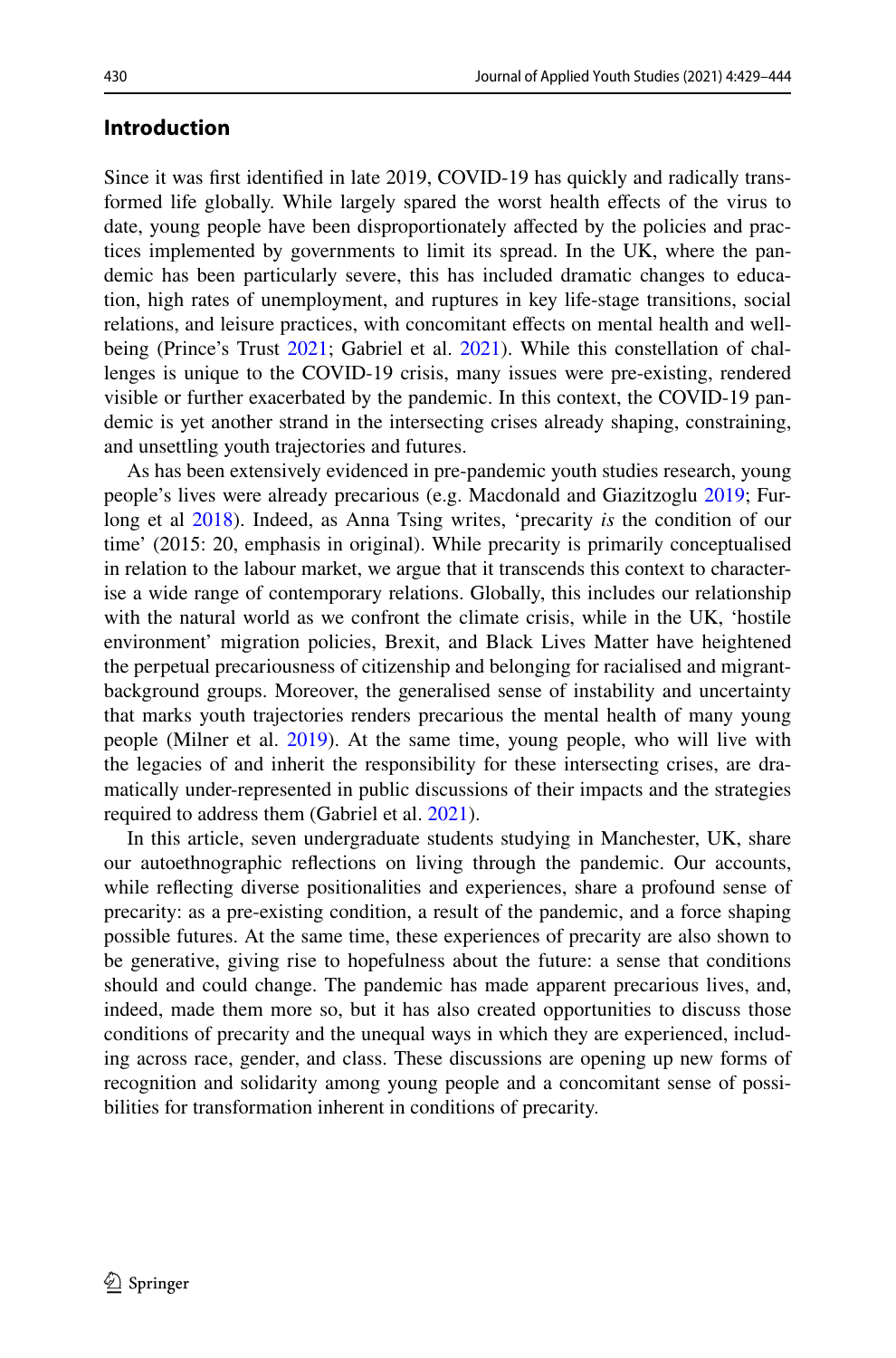### **Youth in the Time of COVID**

In December 2019, the frst case of COVID-19 was reported in Wuhan, China. By early 2020, the virus had spread across the globe to the extent that, by March, in the face of almost one thousand deaths, the UK government announced a national lockdown. This was to be followed by almost sixteen months of rolling restrictions and lockdowns as new waves hit, affecting every aspect of daily life. North West England, where this research is based, has been particularly badly afected, with Greater Manchester's mortality from COVID-19 25% higher than England overall (Marmot et al [2021\)](#page-15-3). Eighteen months since the virus was frst reported in the UK, research on youth experiences of the pandemic is still emerging. However, surveys conducted by the Prince's Trust, Centre for Economic Performance and Beatfreeks in 2020/2021 demonstrate the profound efects that the pandemic and associated lockdowns and restrictions have had on young people. Indeed, the Prince's Trust ([2021:](#page-16-0)8) reports that 'scores for emotional health and work and education have reached their lowest point in Youth Index history'.

University students have been thrust into an online learning environment. The shift has rendered visible existing educational inequalities, including in relation to digital access and literacy; skills in self-directed learning; access to social, emotional, and practical support; and the nature of home environments, including space, relations, and responsibilities. These inequalities particularly afect frst-generation students and those from disadvantaged and minoritised backgrounds (Literat [2021;](#page-15-4) Major et al [2020](#page-15-5)). At the same time, academic staf—themselves navigating new modes of delivery and wider pandemic-related personal and professional challenges—have had decreased capacity to support students through this transition (Burns et al [2020](#page-15-6)).

The pandemic has additionally exacerbated existing challenges associated with the transition to independent living that, for many students, comes with entering university. Many students have faced increased fnancial pressures due to a shrinking job market, and all have been denied the social life that is both a key aspect of the student experience and an important source of connection and support. International students and young people who have family members overseas have also faced the difficult predicament of whether to—or being unable to—travel, as well as anxiety about the health of family overseas and their constrained ability to give or receive care (Burns et al. 2021). More generally, young people report signifcant declines in mental health since the start of the pandemic, including increased anxiety and reduced ability to cope with life (Prince's Trust [2021;](#page-16-0) Beatfreeks [2020](#page-15-7)). A study by Dewa et al. [\(2021](#page-15-8)) found that Black and Black British young people have been particularly afected and suggests that heightened anxiety among young people will continue into the future.

Changes in the labour market have disproportionately impacted young people, who are signifcantly more likely than older adults to have experienced job loss and to be unemployed. Young people already face higher under/unemployment rates and are overrepresented in industries curtailed by public health measures, such as hospitality and retail. They are also more likely to be precariously employed and without access to formal entitlements and protections (Macdonald and Giazitzoglu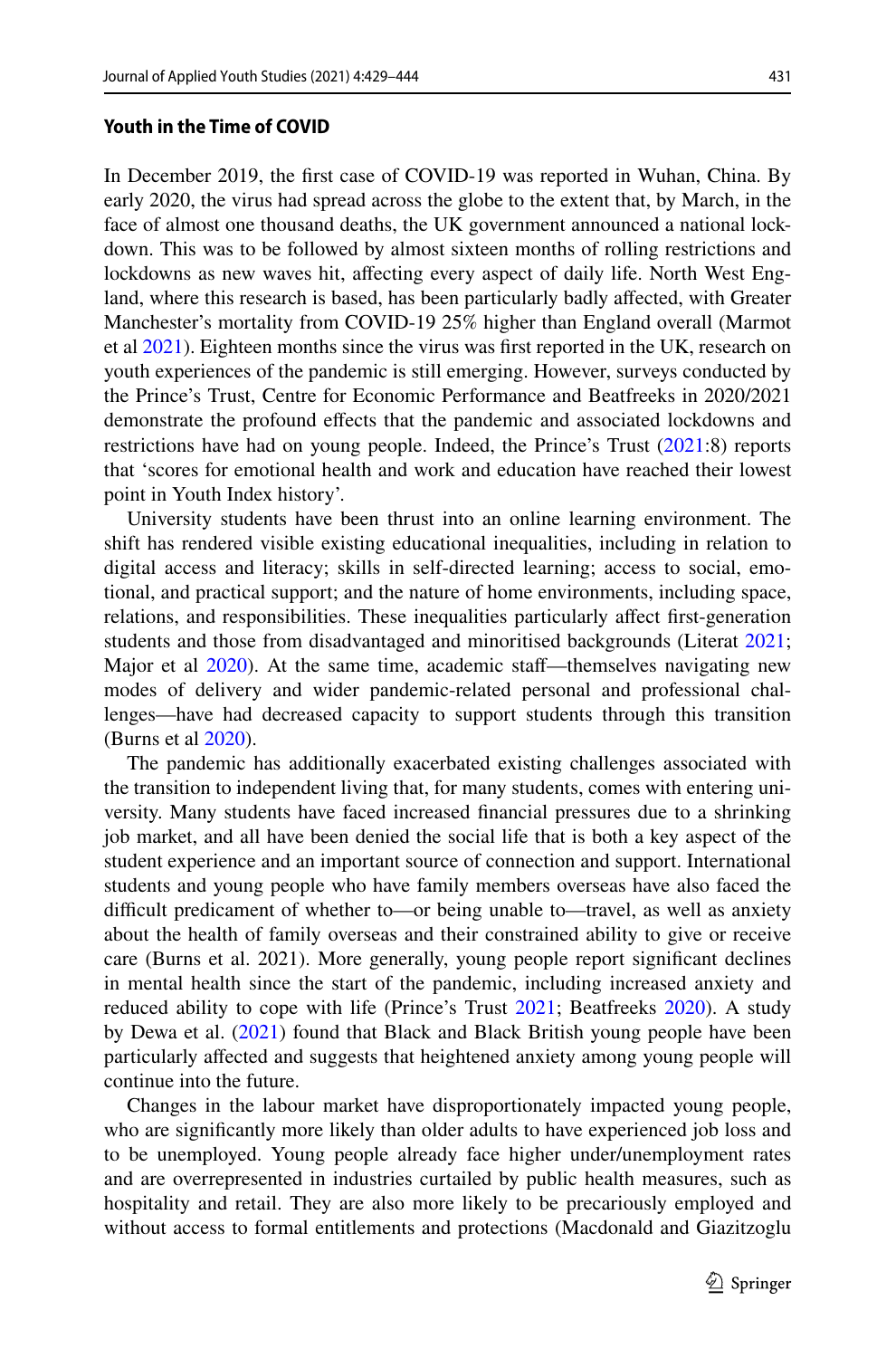[2019](#page-15-1)). In this context, Cook et al. [\(2021](#page-15-9):15) suggest that the pandemic presents 'a crisis of precarious work itself'. Moreover, the pandemic has eroded young people's confdence about future work and careers and increased uncertainty among those undertaking key transitions, such as completing education (Cook et al [2021;](#page-15-9) Prince's Trust [2021;](#page-16-0) Major et al [2020](#page-15-5); Beatfreeks [2020\)](#page-15-7).

Throughout the pandemic, young people have been subject to high levels of social control through adultist (also raced, classed) policy, policing, and media reporting (Gabriel et al [2021](#page-15-0)), and have, more generally, not felt listened to. Analysing TikTok videos about home learning, Literat [\(2021](#page-15-4):11) found that what emerged most strongly was 'a feeling of powerlessness among students during this traumatic time…a sense of being talked *about* and decided *for*'. Yet at the same time, many young people are responding to the pandemic and associated challenges with an increased commitment to social responsibility and supporting those in need, and many young people retain a strong belief that 'my generation can change our future for the better' (Prince's Trust [2021:](#page-16-0) 15). Drawing on pre-pandemic youth studies research, we might understand these hopeful acts and beliefs as a pragmatic strategy for dealing with uncertainty (Cook [2018](#page-15-10)), a source of personal satisfaction and happiness in the context of prevailing negativity and frustration (Bishop and Willis [2014\)](#page-15-11), and a form of agency in the face of disempowerment (Bryant and Ellard [2015](#page-15-12)).

# **Approach**

This article began as a seminar hosted by Manchester Centre for Youth Studies (MCYS) at Manchester Metropolitan University. The seminar focused on intersecting crises in contemporary youth experiences and what they mean for university students as they prepare for their post-education futures. The seminar was co-produced with undergraduate students from across the Faculty of Arts and Humanities who volunteered to participate and were remunerated for their contribution. Emerging clearly through the seminar were the many ways in which the pandemic not only created new challenges—and at times opportunities—but also intersected with existing inequalities to amplify the current precarity and future uncertainty for young people. Also emerging strongly was the desire of students to speak about their experiences, frustration at the lack of avenues for communication, and gratitude for the opportunity to address the academic community. This served as the impetus for this article, co-authored by the academics and students who co-presented the seminar.

In this article, we bring together co-production and autoethnographic approaches to explore students' experiences of the pandemic. In so doing, we draw on co-production's ethos of centring the knowledge and understandings of non-academic coresearchers and autoethnography's use of individual stories to illuminate broader sociocultural issues (Bell & Pahl [2018;](#page-15-13) Ellis et al., [2010\)](#page-15-14). Co-production describes a range of approaches that facilitate collaboration among academic and non-academic researchers in the design, implementation, and dissemination of research. Such approaches aspire to realise less hierarchical relations and more democratic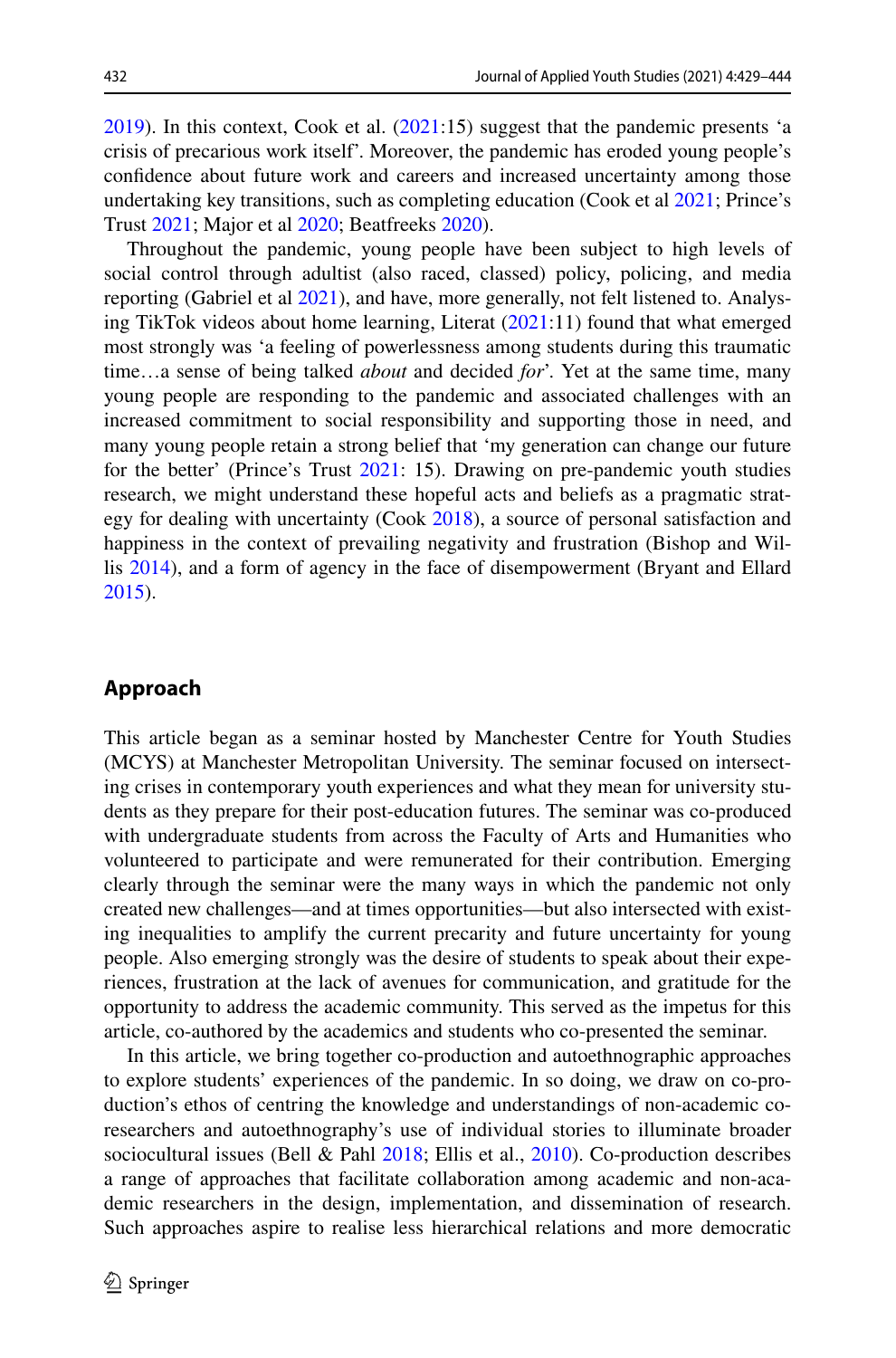forms of knowledge production within and beyond the research project (Bell & Pahl [2018](#page-15-13); Lenette et al [2019\)](#page-15-15). Co-production is an apt approach for researching student experiences of the pandemic, explicitly addressing the underrepresentation of youth voices. Individual student experiences are explored in the article through autoethnographic vignettes. Both a mode of inquiry and of representation (Richardson [2000\)](#page-16-2), autoethnography offers a unique insight into the lives of student authors: not only our ideas and experiences, but also our ways of knowing and modes of articulation (Ellis et al., [2010\)](#page-15-14).

The seven student authors of this article had, at the time of writing, recently completed our second or third year of undergraduate degrees in English, Linguistics, and Sociology and were aged between twenty and twenty-two years. Refecting the diversity of the student body, we come from a range of ethnic, national, and socioeconomic backgrounds, and several of us are frst generation students. The two academic authors are staf members of MCYS from English and Sociology. The ideas collaboratively developed in the seminar were further developed for this article through online refective discussions, autoethnographic writing, and peer feedback. Autoethnographic vignettes were co-analysed by academic and student authors, with a focus on identifying pre-existing and new challenges, emotional and practical responses, and perceived legacies.

Refecting the hopeful orientation of student authors, ours is a hopeful approach. Co-production aspires to transformative change through disrupting privileged forms of academic knowledge production, modelling alternative approaches, and equipping community members with the confdence and resources to take action. Yet, it is a hope 'surrounded by dangers' (Bloch 1988, quoted in Bell & Pahl [2018:](#page-15-13) 108); that risks being co-opted by neoliberal impact and participation agendas within and beyond the academy. It is critical that we remain alert to individual and institutional practices that instrumentalise and tokenise co-production for fnancial and reputational gain, and that, in doing so, reinforce rather than dismantle hierarchies of knowledge and power. In this context, we endeavoured to approach our collaboration honestly, critically, and carefully. Central to this was practicing refexivity not only in our autoethnographic writing but also in our relations with each other, recognising our difering intersectional positions, and particularly mindful of—and seeking to mitigate—the power imbalances inherent in academic-student relations. We sought to create a cross-generational partnership that encouraged mutual learning: educating academic authors about student experiences and equipping student authors with transferrable skills and recognition to support their entry into an uncertain labour market.

### **Youth Perspectives**

The vignettes below focus on a range of aspects of our experiences during the pandemic, refecting our situated perspectives. These include education and (un) employment, the complexities of transnational lives, and managing physical and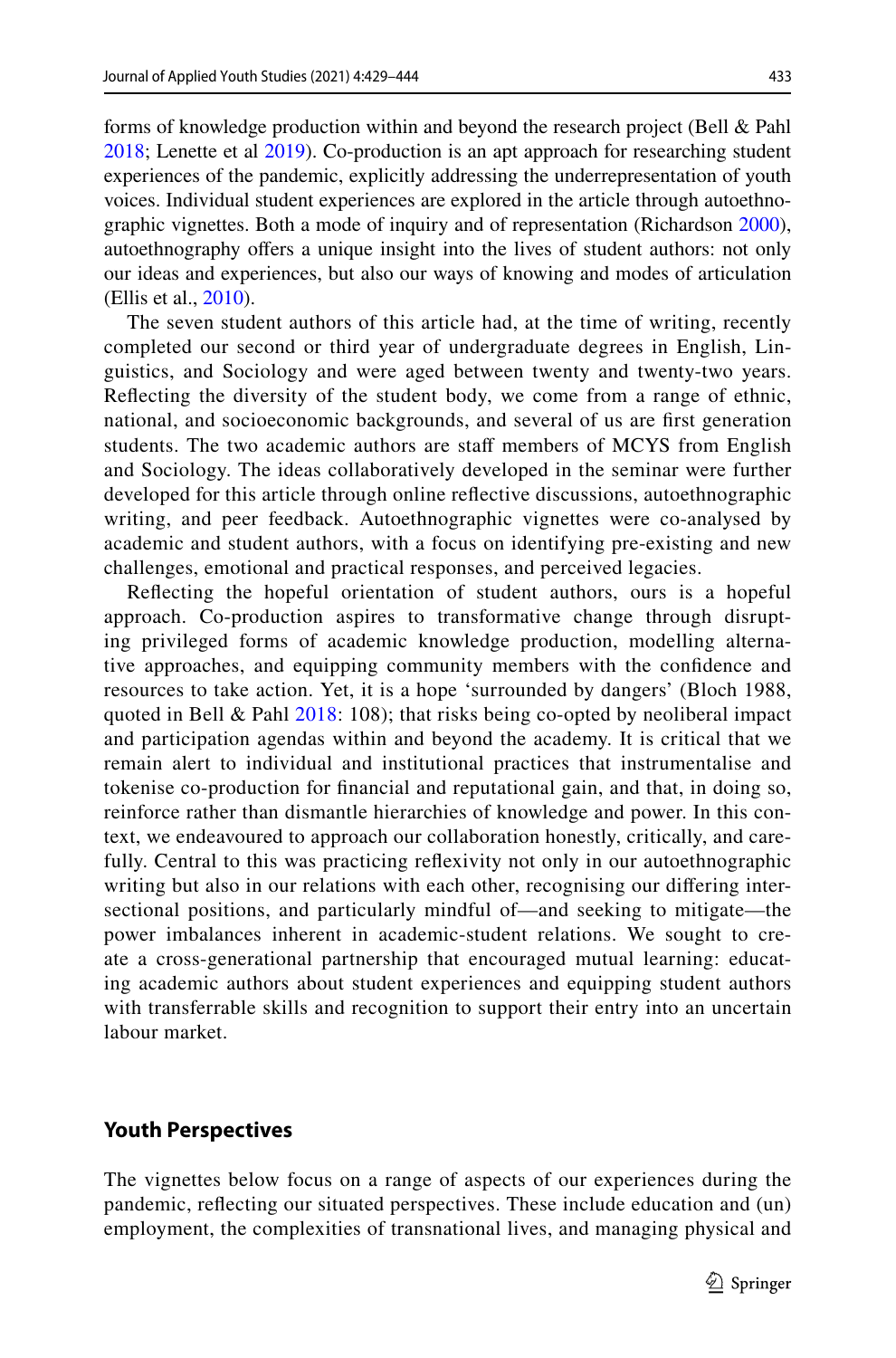mental health. Each vignette has a particular focus with respect to these challenges, though we recognise the intersectional nature of the crises we have navigated during the pandemic, as women, as women of colour, as students from disadvantaged backgrounds, as students with disabilities, and so on (Crenshaw [1991\)](#page-15-16). We occupy complex locations within these crises, and our refections surface the unique intersections therein.

### **Rhiannon**

I applied to university in 2017. As the frst person in my family to do so, I was under pressure, largely from myself but everyone around me too, to succeed. I take some issue with the term 'frst generation student' because it often carries stereotypes. I was aware of the low expectations people have for children who grow up in Barnsley, or areas like this. I say 'areas like this' to mean social deprivation, joblessness, low academic outcomes, but the phrase shows the extent to which we internalise stereotypes often without thinking about the human at the other end. There is a very real discourse on how my socio-economic position is likely to determine my academic and professional success, that suggests my postcode is an indicator of my academic outcomes. This was expressed by other parents at primary school, who told my Mum that I was less likely to succeed because she was a single parent, and in people's visible shock when I got good SATs results, good GCSEs or good A-levels. Imposter syndrome has followed me everywhere.

We have unequal access to opportunities in the UK. The handling of the GCSE and A-Level grades last year is an important example. The failure of our governing bodies to accurately represent young people's grades and to safeguard their futures was the pinnacle of this. To see prejudices about young people's race and economic background refected in the estimated grades was unforgivable. As soon as someone is bracketed – as I would've been if I was a GCSE student in 2020 – then we are automatically capping aspiration.

COVID-19 has exacerbated these feelings in some ways, but equally, spurred me on to defy expectations. The issues discussed above are a driving force for my desire to become a teacher. I feel incredibly privileged to have been accepted onto my frst-choice teacher training programme commencing this September, in a time of incredible job instability, but I also feel that they need students like me more than ever. From the digital accessibility gap, brought to attention due to COVID, to the widening attainment gap, young people need teachers who can empathise with their circumstances. I feel I can do just that. COVID-19 has taught us a lot about empathy.

At this point, nearly 21 years too late, I have gained the belief of those onlookers from primary school. They've accepted I can do it. This is proof that the narratives we hear, those amplifed during COVID-19, about deprived children and the learning gap, are harmful and are internalised. Collectively, I hope, we can tackle these issues.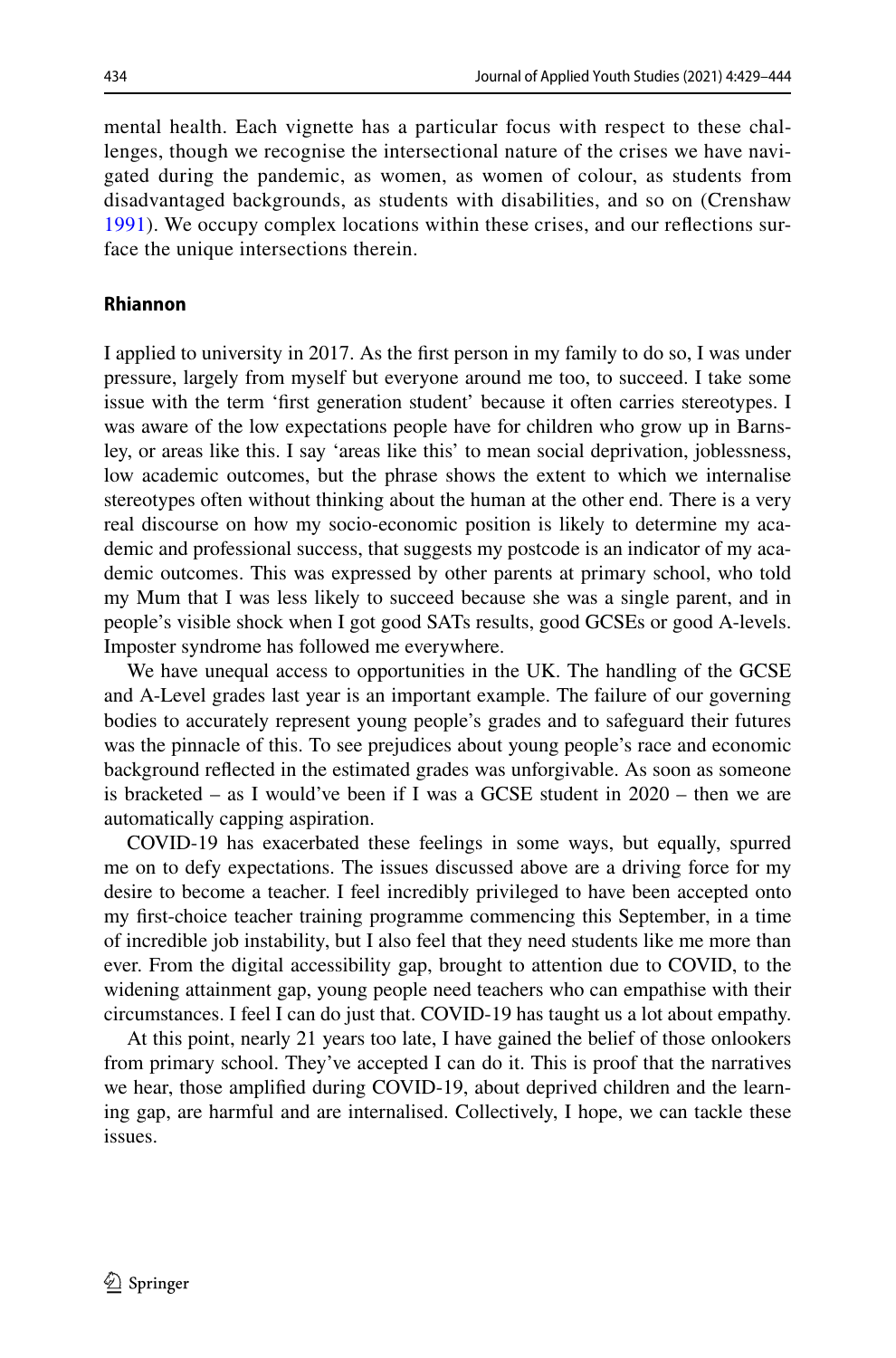### **Isabel**

I cannot afford this pandemic.

From the age of sixteen, I've always had a job: a babysitter, hotel receptionist, retail assistant. At eighteen, I moved into the hospitality sector and started waiting tables and pouring pints whilst I revised Shakespeare on my lunch break.

Being a frst-generation student from a working-class Caribbean family meant that working whilst studying was a requirement, rather than a choice. Most young people take on some paid work whilst they study, as student fnance doesn't cover the costs of rent and course materials. Yet almost two-thirds of people who lost jobs in the UK pandemic were under 25 (ONS [2021](#page-16-3)). When the UK entered its frst lockdown, I was already indefnitely unemployed. My previous contract ended on January  $3<sup>rd</sup>$ , 2020, and I reluctantly boarded the merry-go-round of minimum wagepaying, social-life-preserving job hunting. Trying to fnd fexible part-time work in an over-competitive, over-saturated, capitalist job market is mentally and physically exhausting.

COVID-19 has depleted my motivation to compete for part-time employment. I've been through all the stages of grief: denial that we'd be in lockdown for too long, anger that the beginning of my twenties was happening in a global pandemic, bargaining that the infection and death rates would decrease enough in the summer, depression from the ridiculous infux of rejected job applications and lack of emotional support, and acceptance that the pandemic is in no rush of disappearing. Unemployment contributed to the decline of my mental health. When I had to borrow money from my family, I felt like I was regressing. I chose to go to university to learn how to become an adult, and yet, at twenty-one years old, I've never felt more like a child.

When the expectation for your demographic is to fnd work, but the world has shut down and there is no new work available, how are young people supposed to react? Conversations around mental health have been prevalent in the media since the pandemic started, yet students' mental health cries have been publicly ignored, just like our petitions and protests for reduced tuition fees. How are unemployed students supposed to support themselves when they can't receive furlough payments? But more importantly, who wants to fght for a minimum wage job that makes you feel expendable?

The pandemic has allowed valid criticism of the job market and how it is controlled. Why would anyone want to dedicate their time to an environment that doesn't prioritise their employees' health? Why are employers still allowed to ask invasive health questions or dismiss mental health problems? If you think I'm exaggerating, ask any young person if they've ever been afraid to take a sick day out of fear of getting fred.

#### **Yasmin**

As someone who is autoimmune and sufers with an invisible disability—Ulcerative Colitis (UC), it was inevitable that I'd need to self-isolate and log of from the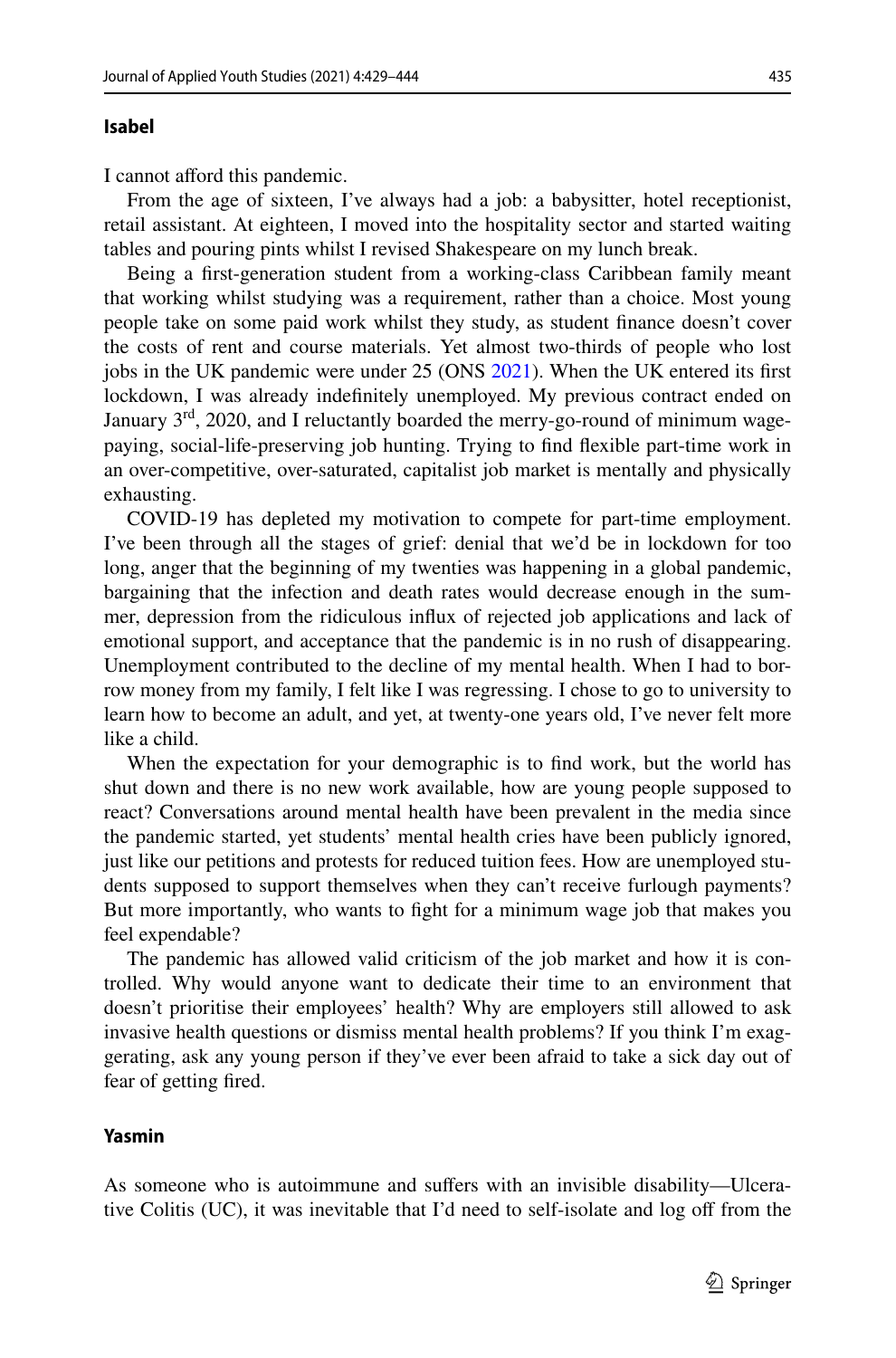ofine world. Sorting a day out with friends has always been a test of endurance, from fnding places to eat that are UC friendly to obsessing where the nearest WC may be. Nonetheless, when I received my shielding letter advising me to "get fresh air by opening a window", I was devastated. I was not aware that isolation would be a challenging experience for those deemed 'Clinically Extremely Vulnerable' and in their fnal year of university. Days of vomiting and cramps were an evil game of porcelain thrones, and the infammation and dehydration left me weak in my bones. These laborious symptoms quickly escalated, and within the frst two weeks of the academic year, I sufered an acute fare-up of my UC and was admitted to hospital.

I have been on–off shielding since April 2020 and whilst it has been difficult seeing nothing but four walls and sufering a fare-up, this was the least of my worries. I was troubled that my personal learning plan was not implemented during the academic year. While universities provided information on how to "stay safe" in a pandemic, there was scant information about how to "study in a pandemic when you're ill". Fortunately, I was able to design my own learning plan. I made sure tutors were aware that I was sufering a fare-up and that I would require extensions, I developed small deadlines to manage workload, and arranged one-to-one meetings.

As the eldest daughter in a South Asian family, I am responsible for multiple tasks such as household duties, being the mediator in familial afairs, and supporting family members' well-being (whilst managing my own). Carrying these responsibilities intensified while shielding. I found it difficult to separate my social, home and study life. It came to a point where all aspects were under one roof. To overcome this, I identifed the benefts of shielding, such as enjoying failed attempts at baking banana bread with my siblings, becoming cautious about my well-being, and bettering my relationship with Islam. There's a particular verse in the Quran that I took comfort by, "Verily with every hardship comes ease".

Whilst I have been vaccinated, I worry about feeling pressured to re-enter the world. I believe we should think about this period as a 'maintenance break' for our overactive brains, helping us improve on wellness, and enjoying the insignifcant things like taking short walks, having a movie marathon, or making enough pasta to feed your whole postcode.

#### **Katerina**

Having a false negative COVID-19 test made me feel depersonalised by the health system and my university. Looking back, there's a shadow of imposter syndrome and feelings of neglect over my experience. My negative test meant my symptoms were up for debate and, often, denied.

I experienced draining COVID symptoms for three months in 2020. It began with high fever and sharp pain in my lungs. I followed government guidance and got a test within one to fve days of experiencing symptoms, which came back negative. As you can imagine, I was relieved. Nobody wants a potentially deadly virus. But as I continued to have a high fever and feel unwell, I naturally began looking for explanations as to why I wasn't recovering and if I could safely return to university.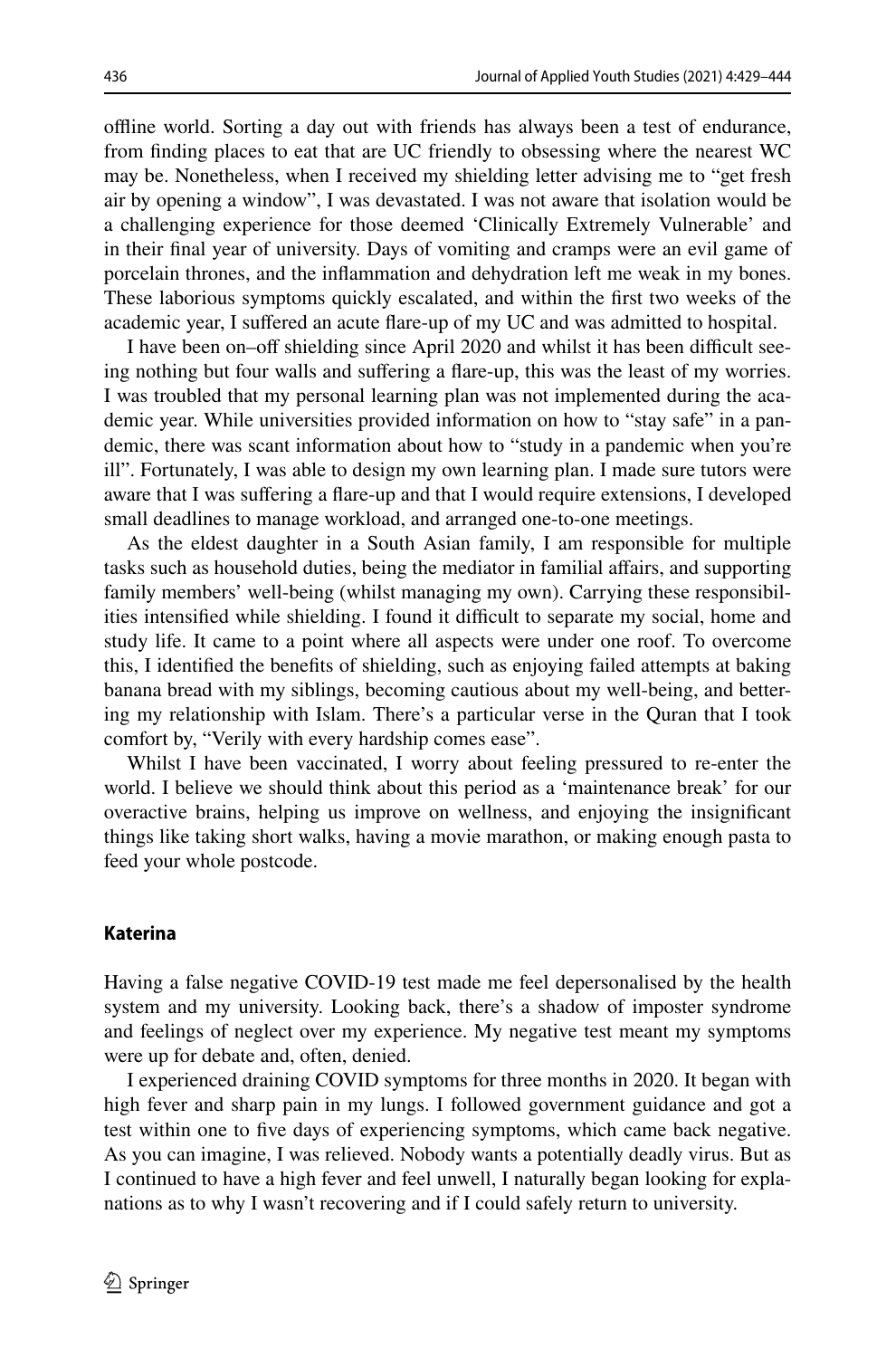Wondering why my condition wasn't improving two weeks later, I called my doctor. He laughed off my question about the possibility of a false negative test as "highly unlikely". For months afterwards, I questioned every moment of that phone call with the doctors. I should have been more assertive about my symptoms. I should have insisted he tell me the statistics on false positives. What if he advised me to get a test that day and it came back positive? These thoughts haunted me whenever someone didn't believe I was sick.

After another week of fever, I called the doctors again. This time I was told my symptoms were in line with other COVID patients and that I should be tested immediately. However, the five-day window in which testing can pick up the virus had now been long closed. Predictably, I had another negative test. By this time, I had developed extreme exhaustion, which made my arms and legs feel heavy, like paralysis. A positive test was all I wanted to understand what I was going through. I wanted someone to give me an undisputable reason to stop everything and rest.

Instead of resting, I did what I felt like I was supposed to do. I carried on working. I began doubting my exhaustion because my negative test was supposed to be a sign of my health. I regularly emailed my tutors updating them about my poor condition. I completed my assignments despite being unable to sit up straight for more than an hour. I did it because there was no other option. The only time faculty checked up on me was months later when they noticed a drop in my attendance. I felt like a number in a system, not a person who was struggling through illness.

### **Nasira**

I made a choice in 2020 to return to South Africa, where my parents live, because of COVID-19. I hadn't seen them for almost a year, university was online, and it was coming up to the Christmas break. Leaving the UK meant leaving my independence, and leaving my two sisters and their families, but it also meant having the opportunity to be with my parents, my eldest sister, her family and my signifcant other. It was now or never. The UK's borders were open, and I knew if I didn't leave, I'd be trapped. In fact, the day after I left, the PM shut all borders in preparation for the second wave. I embraced the change because change is inevitable. However, what I didn't realise at the time was how many challenges I would face, and how much my life was going to be afected by the choice I made.

On the 1st of January, my dad and sister tested positive for COVID-19 and naturally the rest of us followed suit. With exams and deadlines approaching, I made the crippling decision to get an extension. Though my symptoms improved, my dad got progressively worse, and after ten days at home he was admitted to hospital in a lifethreatening condition. Next came the decision to put him on a non-invasive ventilator. In our lounge, the doctor sat us down and told us, "I do not know how long he has left".

Four arduous months passed, and I had re-defned heartbreak. From watching my dad present my 21st birthday speech to feeling his pain as he battled to merely lift his head off the bed; I was paralyzed with the notion "Life is precious, life is unexpected, to live, is to love life." Although the hardships of these past months have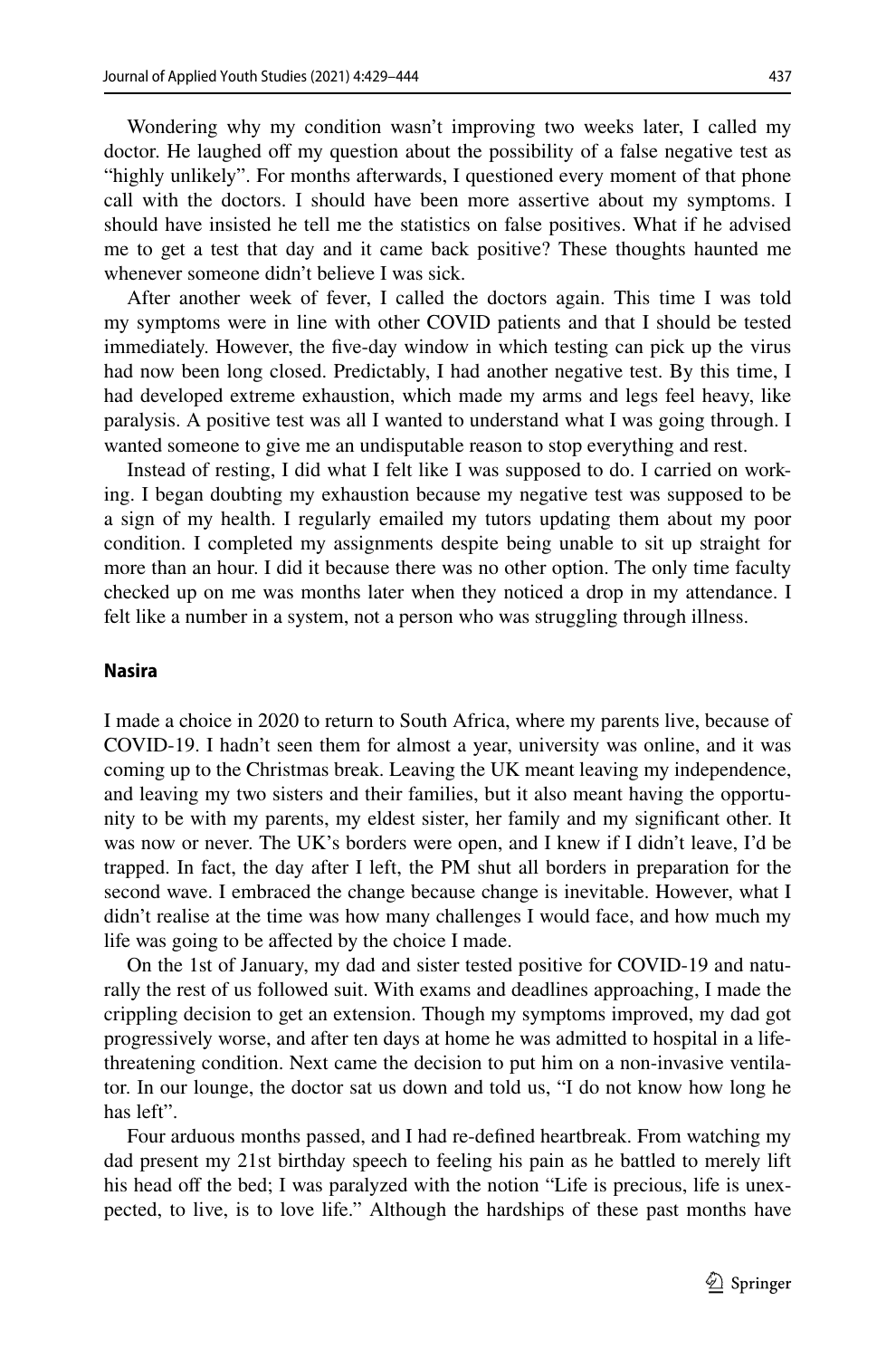been the chorus to my depiction of life, I've confronted my most daunting demons and I can fnally see the light.

Knowing pain also means knowing love. The beauty in pain means you were fortunate enough to experience rare, pure love. I chose to have faith in my dad's recovery, despite the prognosis. I kept working because I was positive when my dad got better, he'd want to see my second year of university completed. If I was asked to go back in time and make a diferent choice, I would 100% say no. In my religion we believe with hardship comes ease, and truly I cannot relate to that more than I do now. He's starting to walk again, and in many ways, so am I.

#### **Jessica**

Defning a criterion for 'the worst year' is hard. Was it 2020? For some it was 1939, the frst year of World War Two. The Mayans believed it would be 2012. For me, it was 2018. This was the year I started university, the year I started living independently. This should have been exciting, right? Instead, it become a trigger for my mental health struggles.

My battle with depression, anxiety, and OCD began in 2008 when my family immigrated. Through a series of unfortunate events and pressures to be some version of "successful", I reached a breaking point in 2018. I had to choose, either manage these illnesses or surrender to them. I chose to manage them, and this became fundamental to my life. There wasn't a single resource that facilitated the management of my struggles, most of the work required to dig myself out of the hopelessness that comes with these afflictions could only be done by me. One of the most important lessons I learned was to fnd the silver lining amidst the darkness. A sentiment I believe many can relate to from their experience during the pandemic.

The impact of COVID-19 has been massive. It has amplifed all social crises: austerity, the environmental crisis, racial and gender inequality, immigration, and Brexit. With my family in South Africa, I was having to live through diferent versions of the pandemic, having to face the exhausting reality that I was too far away, to help or say goodbye. However, the biggest impact of the pandemic for me was the precarious sense that, if needed, any call for help would be put on hold.

The truth is, there is no how-to guide for life. Recognising that many people have already had their worst year is important. Many have been dealing with issues before this pandemic, and they will continue to battle with them over the course of their lives. It is imperative to remember, that, whatever the year, people are struggling. But we should strive to fnd those moments of happiness. That moment might be big, like getting your best result on an assignment, or small, like the great smell of your cofee in the morning. At least if that's learnt from my experience of 2018 to 2020, next time we are faced with a crisis, more people will feel hopeful in their survival.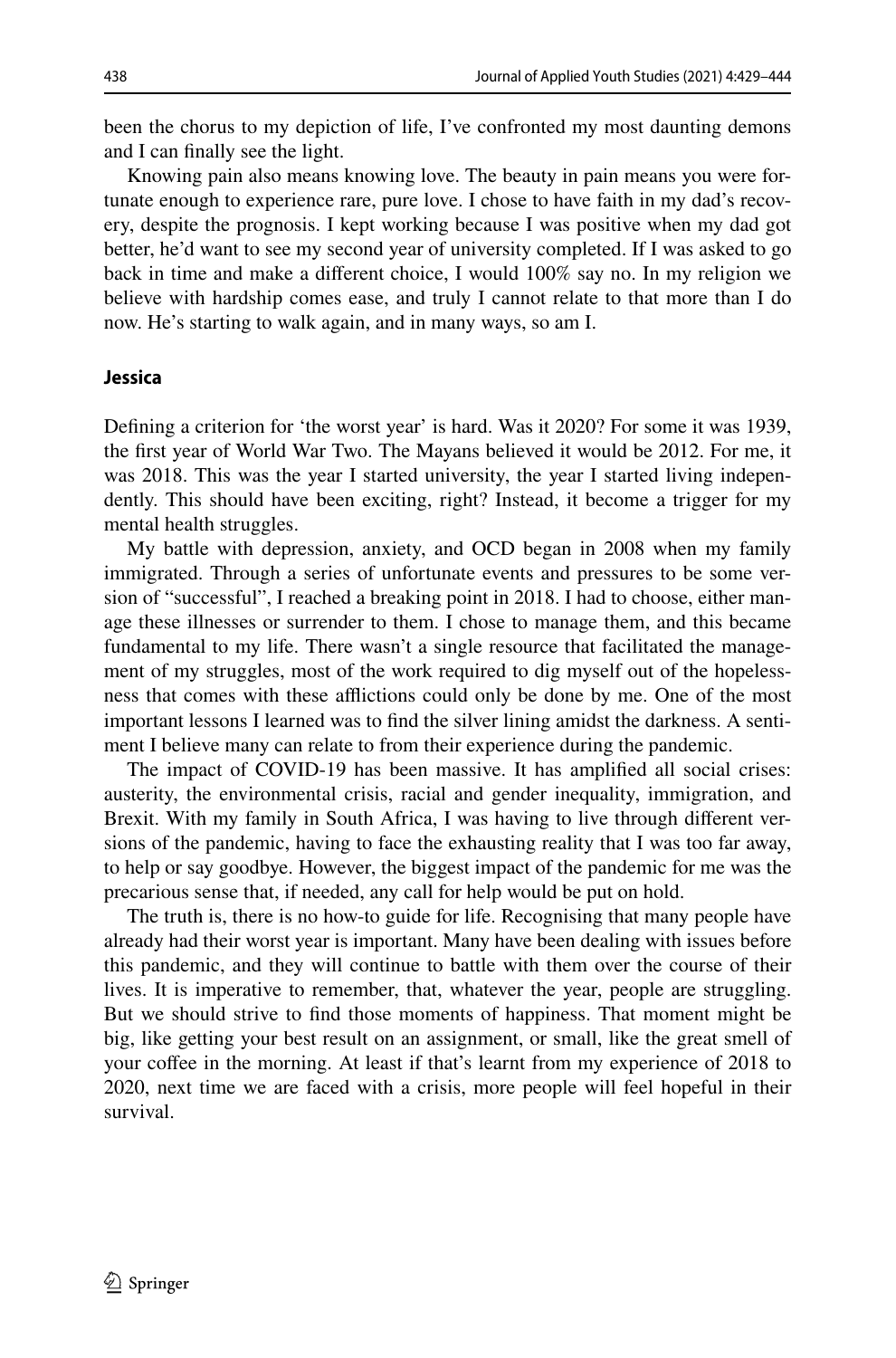### **Charlotte**

I have dreamt about studying at Lancaster University for as long as I can remember, but the safety of education suddenly felt lost in the pandemic. Though it would have been easy to give up, I did not want to let my dreams slip away. My experience since the pandemic started has been a series of uncertainties. The safety of my plans for the future felt jeopardised. Since March 2020 I have been furloughed, then at risk of redundancy, then safe, then made redundant, and then unemployed. I have also been the support mechanism for my family members who have had COVID-19. Those two things were the most signifcant disruptions. Or, they were until I took control of my mental health. I am on an ever-developing path of learning what works for my mental health. I have decided that I will do everything I can to achieve my goals. I do not want to focus on negative experiences. I have been able to turn those experiences into opportunities.

I have a newfound appreciation for the small things. I have found new walking routes in the place I have lived in for eighteen years, by exploring the landscape with my dog and my horse. We have had a year of adventures and creating memories, ones that are more than pictures. I have helped my friend through the grief of losing her dad. The days out with our horses showed us that he was still with her, just in diferent ways. We have focussed on the little things that make the big things.

I am on a journey of improving my mental health. I am happy with myself at university. I am starting my Masters degree in English Literary Studies at Lancaster University in October 2021. I am a published author. Though I had previously avoided creative writing for fear of being exposed, during the pandemic I learned to embrace it and fnd ways to communicate my experience. I have written about the beauty of being in nature. I have opened up. And, I have a new job. All of these achievements have only been attainable because of everything I have been through. It is through self-growth and development that I have enhanced myself and am on my own route that makes me happy.

# **Discussion**

Our individual refections on the pandemic demonstrate how societal, political and institutional responses have exacerbated existing precarity and intersectional inequalities experienced by young people. Refecting emerging research on youth experiences of the pandemic (e.g. Bengtsson et al [2021;](#page-15-17) Burns et al [2020;](#page-15-6) Cook et al [2021](#page-15-9)), education, employment, and mental health surfaced as key concerns. Across these interrelated aspects of experience, there is a shared sense of being let down, undervalued, and ignored by institutions and structures. We argue that this perceived neglect, as well as the physical isolation imposed during the pandemic via lockdowns and social distancing, has heightened our experiences of neoliberal individualisation and responsibilisation (Farrugia [2011](#page-15-18); Kelly 2001). This is refected in our narration of the pandemic as a personal journey in which we have sought our own solutions to the challenges faced. At the same time, our accounts are infected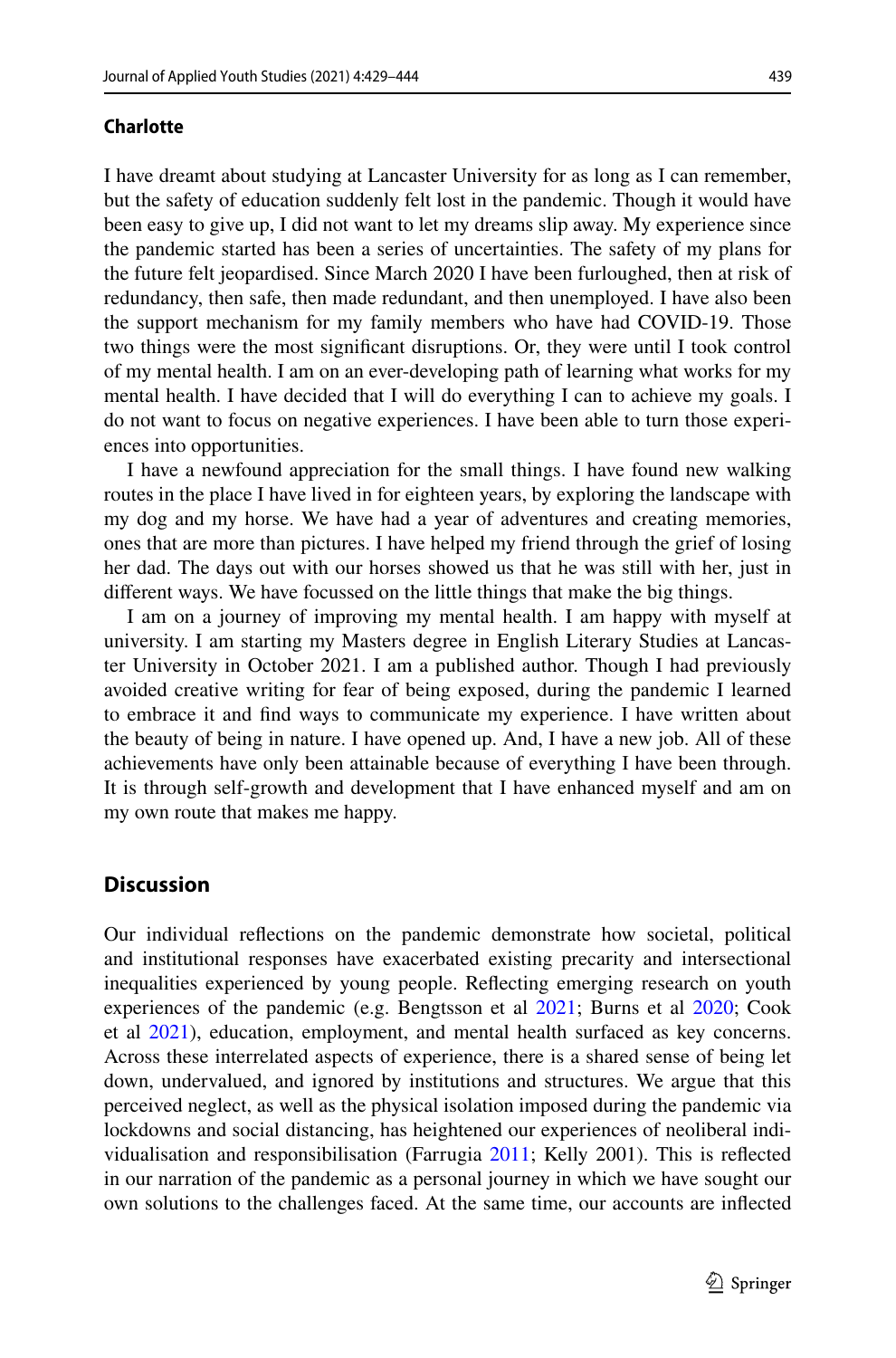with a sense of hope, grounded in the precarious present, which is oriented to social solidarity and individual and collective transformation for a more secure future.

In the context of higher education, unequal access to and precarious progression through university has become more acute. Our accounts call into question universities' capacity to respond efectively and empathetically to students who are struggling to manage the generalised anxieties and uncertainties of pandemic life, and more particularly, those with both pre-existing and COVID-related illnesses. Living with a disability that renders her clinically vulnerable to COVID-19, Yasmin's account suggests a lack of faith in the system to provide adequate support and points to the extra burden placed on disabled students during the pandemic. Similarly, Katerina expressed a sense of invisibility, of being 'a number in a system' as she struggled with the efects of illness. Refecting more broadly on higher education access and progression, Rhiannon drew on her own experience as a frst-generation student from a 'deprived' area to highlight how responses to COVID-19 have further capped aspirations for young people who share her background. Our refections also reveal that precarity in the arena of paid work—already a signifcant issue for young people (Macdonald and Giazitzoglu [2019\)](#page-15-1)—was exacerbated by the pandemic. Echoing Cook et al.'s fndings (2021), the impact of precarious un/employment is felt most profoundly by those who lack access to other fnancial resources. This is the case for Isabel, who, as 'a frst-generation student from a working-class Caribbean family', also faces multiple intersecting barriers to secure work. Her account of mental and physical exhaustion, of fear and grief, points to the toll of the youth labour market, pre- and during the pandemic, that extends far beyond fnancial precarity.

The turn to considering mental health in diferent experiential contexts (work, education, life as a transnational citizen) recurs through our refections. Again, we contend that the conditions contributing to mental ill-health for young people pre-existed and were exacerbated by the pandemic. Our refections describe the efect of precarious lives in a variety of ways, including worry, stress, the need to rest 'tired' brains, self-doubt, depression, exhaustion, imposter syndrome, and feelings of being neglected and isolated. Furthermore, Isabel reveals the fear that young people can experience about disclosing mental health struggles, and Jessica alludes to the strain on services: 'the precarious sense that if needed, any call for help would be put "on hold"'. Again, the word precarious emerges here to defne a pre-existing crisis for young people.

Through all our refections, we identify highly individualised responses to the pandemic. We contend that this focus on the individual emerges from a wider 'neoliberal social imaginary' that dominated before the pandemic (Evans and Sewell [2013:](#page-15-19) 37). From Yasmin fnding her own solutions to studying whilst shielding to Charlotte's determination to take control of her own mental health, our refections reveal the intensifcation of individualised forms of subjectivity that go hand in hand with increasing structural insecurity (Beck [1992\)](#page-15-20). Our refections suggest that the impetus for young people to respond as individuals to social crises and structural inequalities has been exacerbated by the physical and social isolation imposed by COVID-19. For some, such as Katerina and Nasira, this has caused anxiety and resulted in a sense of personal insufficiency as they found themselves unable to successfully navigate the multiple challenges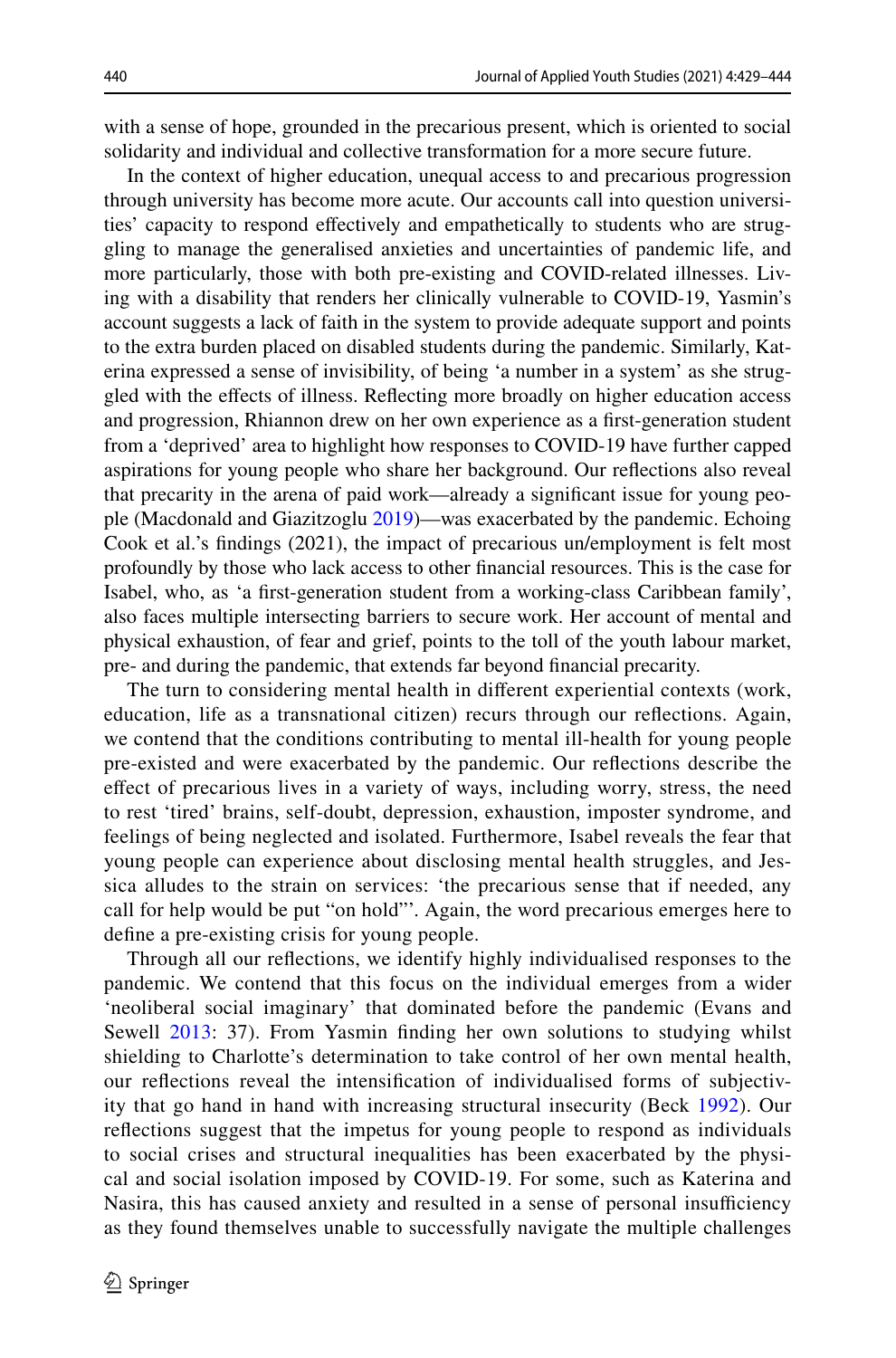they were facing (Farrugia [2011](#page-15-18)). For others, however, such as Charlotte, the pandemic was experienced as an opportunity for 'self-growth and development'. Charlotte's account evokes the fgure of the 'entrepreneurial self' (Kelly [2007\)](#page-15-21): a self-managing, individual constructed in response to crisis and instability. Charlotte's positionality, which affords her relative security, supports a biographical account in which she 'takes charge' of her mental health and uses the time and space afforded by the pandemic to pursue her goals (Cook et al [2021](#page-15-9)). However, running through our refections, we also fnd that this self-managing, responsible individual is at risk of being swamped and exploited by 'mentally and physically exhausting' systems and institutions, from the medical establishment to the job market. Troublingly, we all felt compelled to conduct ourselves as though it was 'business as usual', even in the midst of individual and family crises. This is encapsulated by Nasira, who, having relocated to South Africa, sufering from COVID-19, and with her father critically ill, experienced asking for an extension on university assignments not as a reasonable response to extreme circumstances, but rather as a 'crippling decision'.

Writing these refections has made clear that young people are seeking to imbue the pandemic with meaning. We recognise a tendency to characterise our experiences of the pandemic through the dyadic imagery of fnding 'light' in the 'darkness', and through the Islamic idea of ease through hardship, which we attribute to this desire to fnd meaning. In this way, our refections echo a wider societal imaginary that holds the pandemic as both a crisis and an opportunity. Considering the evidence that the pandemic has reinvigorated mutual aid in society; for example, Springer ([2020\)](#page-16-4) describes it as an 'interregnum', a moment of uncertainty that contains possibility and hope. Our language is equally fgurative and perhaps more dramatic: Jessica evokes images of 'battle' and 'surrender', of navigating the 'twists and turns' of the pandemic, to end in a place of hopefulness. Nasira describes her experience of 'confronting demons' but suggests that experiencing pain allowed her to know beauty, also. These are not so much sanguine responses to the pandemic, capitulations to the neoliberal ideology of resilience, as accounts that imbue narrative meaning to the crises we have navigated. In this sense, our experiences difer from the sense of the quiet interregnum of the pandemic as it is often portrayed in the popular media: a period of quiet working from home; and an opportunity to re-assess family life and priorities—at least for fnancially secure adults. Our accounts are altogether more visceral, but we have sought to identify legacies for personal development and social change in our negative experiences of the pandemic, whether this be in Rhiannon's determination to make a diference through dedicating herself to education or Charlotte's evocation of a 'journey' of personal growth.

Emerging out of the challenges of the pandemic, and our attempts to fnd meaning in them, is a sense of what we have termed *precarious hope*: hope that emerges through—rather than despite—precarity; through the instability and uncertainty that has ruptured existing practices and structures and thus rendered the future mutable. At the same time, it is a hope that is itself precarious, vulnerable to the vicissitudes of contemporary youth experiences and to the forces that structure them. There is an extent to which this hope is utilitarian, a strategy for coping in extreme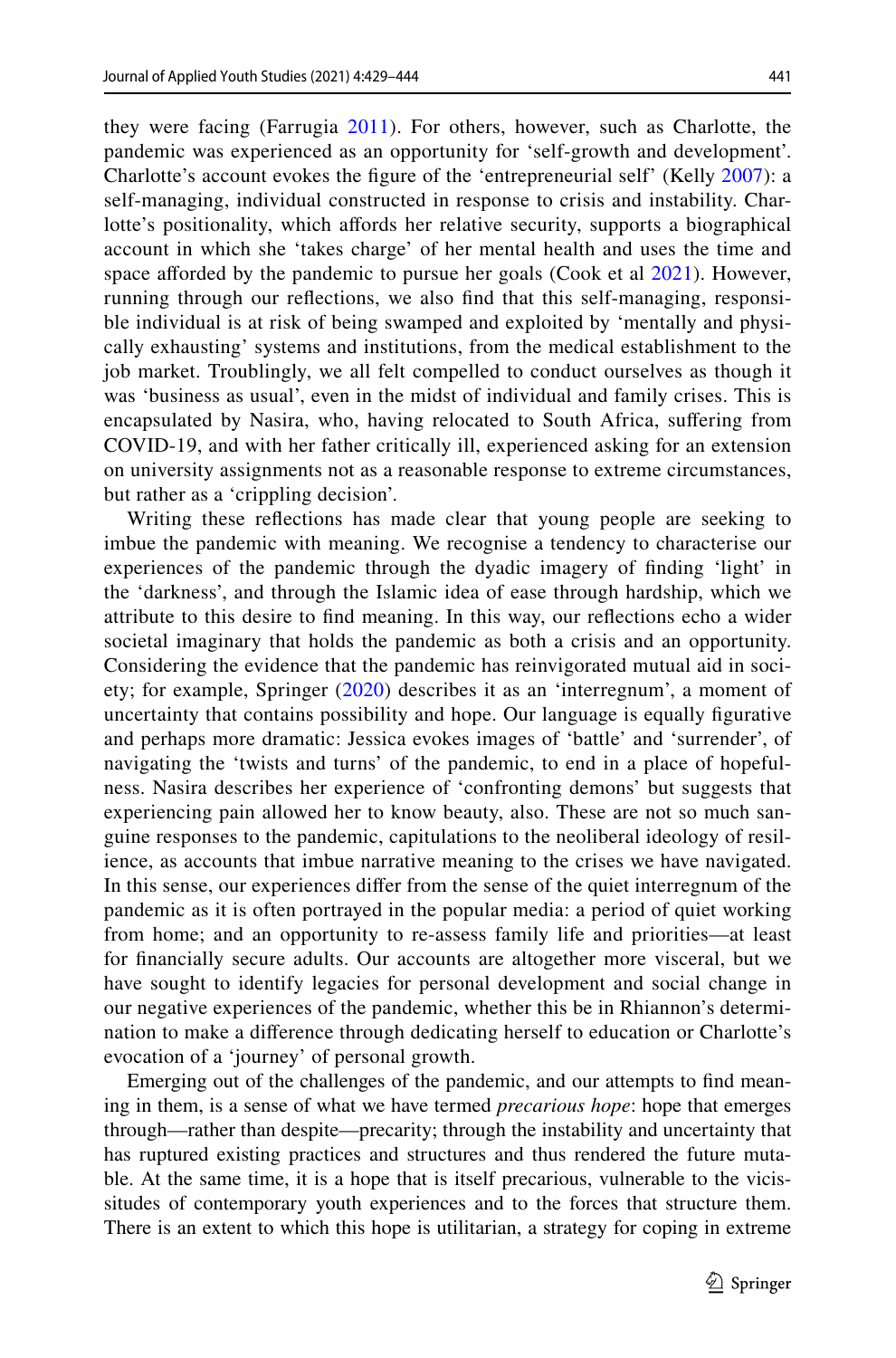circumstances; however, as Cook writes (2018: 112), such hope is 'not necessarily symptomatic of denial or naivety'. Rather, following Freire ([2014\)](#page-15-22), we argue that what we are experiencing is 'critical hope': hope that is grounded in the real possibilities for transformative change emerging through contemporary conditions of precarity, but that is also cognisant of the socio-political constraints on its realisation (Millar [2017](#page-15-23); Tsing [2015\)](#page-16-5). This precarious hope emerges most clearly in Isabel's observation that the pandemic has opened up space for critically engaging with the youth job market, and her hope, also expressed by Rhiannon in relation to education, that the societal empathy fostered through the pandemic might be brought to bear on tackling structural inequalities. It is also visible in Yasmin and Jessica's hopes that the pandemic has taught us to value and nurture our well-being so that we are better equipped to weather the precarious future.

# **Conclusion**

The precarious hope that emerges throughout this article is, as Freire [\(2014](#page-15-22)) argues, a critical pre-condition for action. We do not, however, believe that such action can or should be the sole responsibility of young people. As our narratives attest, young people's experiences of the COVID-19 pandemic have been characterised by the ignoring and silencing of our voices in political and institutional settings, even as our responsibility for shaping our own biographies has been amplifed. Addressing the challenges that lie ahead requires not only collective action but also cross-generational dialogue, understanding, and solidarity. Crucially, it requires the inclusion of youth voices in conversations about the present and the future. This article, co-produced through critical and caring dialogue among undergraduate students and older adult academics, is our contribution to this conversation.

### **Declarations**

**Ethics Approval** Data presented in this article are the autoethnographic refections of the authors, generated for the purpose of publication. In consultation with the Faculty Head of Research Ethics & Governance, Arts & Humanities, at Manchester Metropolitan University, it was determined that ethics approval was not required.

**Confict of Interest** The authors declare no competing interests.

**Open Access** This article is licensed under a Creative Commons Attribution 4.0 International License, which permits use, sharing, adaptation, distribution and reproduction in any medium or format, as long as you give appropriate credit to the original author(s) and the source, provide a link to the Creative Commons licence, and indicate if changes were made. The images or other third party material in this article are included in the article's Creative Commons licence, unless indicated otherwise in a credit line to the material. If material is not included in the article's Creative Commons licence and your intended use is not permitted by statutory regulation or exceeds the permitted use, you will need to obtain permission directly from the copyright holder. To view a copy of this licence, visit [http://creativecommons.org/licen](http://creativecommons.org/licenses/by/4.0/) [ses/by/4.0/](http://creativecommons.org/licenses/by/4.0/).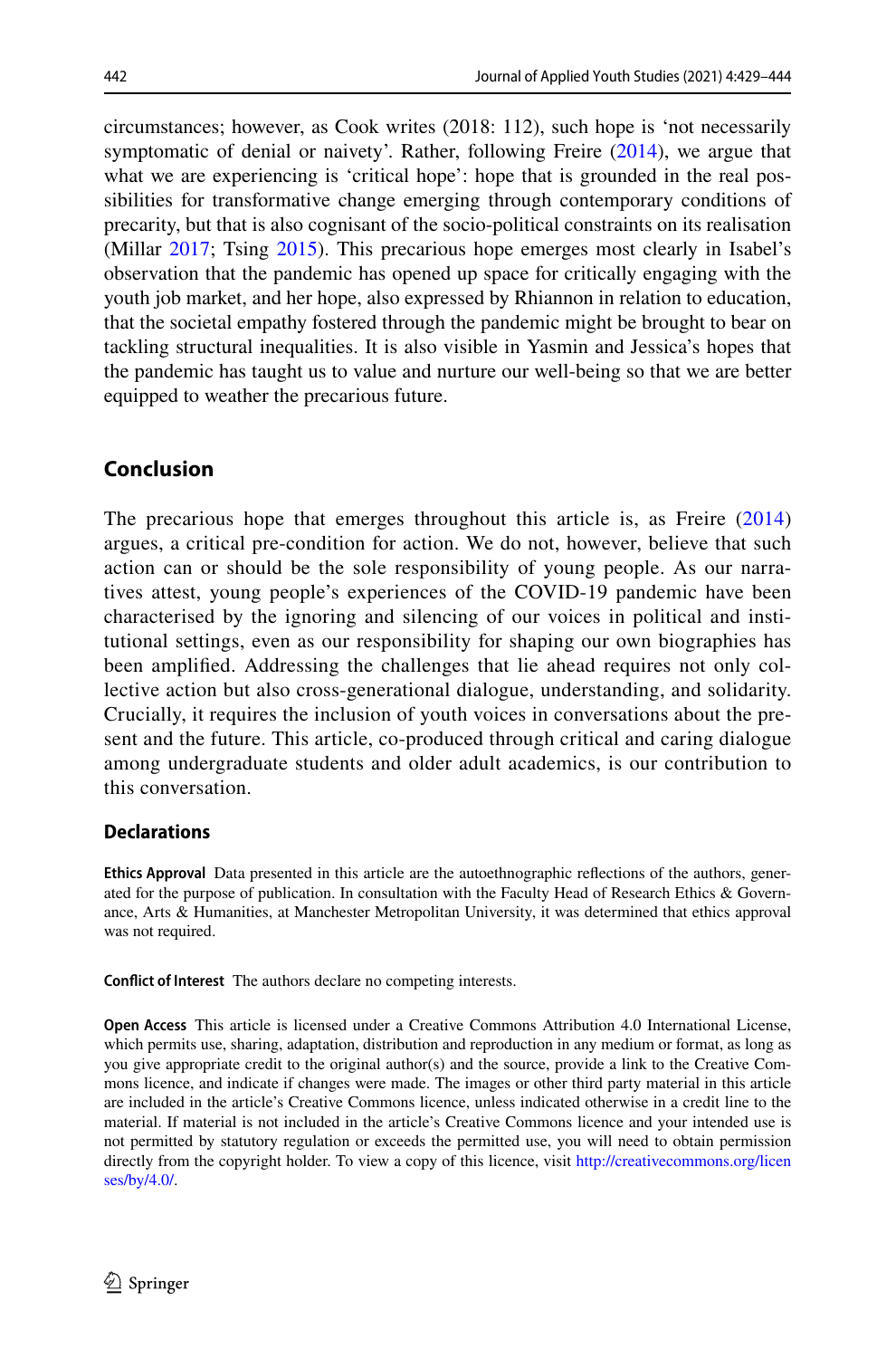# **References**

- <span id="page-15-7"></span>Beatfreeks (2020) Take the temperature: a national youth trends report understanding the impact of coronavirus on young people in the UK. [https://beatfreeksyouthtrends.com/reads/take-the-tempe](https://beatfreeksyouthtrends.com/reads/take-the-temperature/) [rature/.](https://beatfreeksyouthtrends.com/reads/take-the-temperature/) Accessed April 21 2020.
- <span id="page-15-20"></span>Beck U (1992) Risk Society: Towards a New Modernity. Sage, London and New York
- <span id="page-15-13"></span>Bell DM, Pahl K (2018) Co-production: towards a utopian approach. Int J Soc Res Methodol 21(1):105–117.<https://doi.org/10.1080/13645579.2017.1348581>
- <span id="page-15-17"></span>Bengtsson TT, Blackman S, King H, Østergaard J (2021) Introduction to special issue. Distancing, disease and distress: the young and COVID-19: exploring young people's experience of inequalities and their resourcefulness during the pandemic. YOUNG. 29(4):325–330. [https://doi.org/10.](https://doi.org/10.1177/11033088211032827) [1177/11033088211032827](https://doi.org/10.1177/11033088211032827)
- <span id="page-15-11"></span>Bishop EC, Willis K (2014) 'Without hope everything would be doom and gloom': young people talk about the importance of hope in their lives. J Youth Stud 17(6):778–793. [https://doi.org/10.1080/](https://doi.org/10.1080/13676261.2013.878788) [13676261.2013.878788](https://doi.org/10.1080/13676261.2013.878788)
- <span id="page-15-12"></span>Bryant J, Ellard J (2015) Hope as a form of agency in the future thinking of disenfranchised young people. J Youth Stud 18(4):485–499. <https://doi.org/10.1080/13676261.2014.992310>
- <span id="page-15-6"></span>Burns D, Dagnall N, Holt M (2020) Assessing the impact of the COVID-19 pandemic on student wellbeing at universities in the United Kingdom: a conceptual analysis. Frontiers in Education. Vol 5.<https://doi.org/10.3389/feduc.2020.582882>
- <span id="page-15-9"></span>Cook J, Threadgold S, Farrugia D, Cofey J. (2021) Youth, Precarious Work and the Pandemic. YOUNG. <https://doi.org/10.1177/11033088211018964>
- <span id="page-15-10"></span>Cook, J (2018) Imagined Futures: Hope, Risk and Uncertainty. Palgrave Macmillan, London.
- <span id="page-15-16"></span>Crenshaw K (1991) Mapping the Margins: Intersectionality, Identity, Politics, and Violence Against Women of Colour. Stanford Law Review 43(6):1241–1299
- <span id="page-15-8"></span>Dewa LH, Crandell C, Choong E et al (2021) CCopeY: a mixed-methods coproduced study on the mental health status and coping strategies of young people during COVID-19 UK lockdown. J Adolesc Health.<https://doi.org/10.1016/j.jadohealth.2021.01.009>
- <span id="page-15-14"></span>Ellis C, Adams TE, Bochner AP (2010) Autoethnography: An Overview. Forum Qualitative Sozialforschung / Forum: Qualitative Social Research 12(1):10. <https://doi.org/10.17169/fqs-12.1.1589>
- <span id="page-15-19"></span>Evans PB, Sewell WH (2013) Neoliberalism: Policy Regimes, International Regimes, and Social Efects. In: Hall PA, Lamont M (eds) Social Resilience in the Neoliberal Era. Cambridge University Press, Cambridge, pp 35–68
- <span id="page-15-18"></span>Farrugia D (2011) Youth homelessness and individualised subjectivity. J Youth Stud 14(7):761–775. <https://doi.org/10.1080/13676261.2011.605438>
- <span id="page-15-22"></span>Freire P (2014) Pedagogy of Hope: Reliving Pedagogy of the Oppressed. Bloomsbury Publications, London
- <span id="page-15-2"></span>Furlong A, Goodwin J, O'Connor, K, Hadfeld S, Hall S, Lowden K, Plugor R (2018) Young People in the Labour Market: Past, Present, Future. Routledge, Abingdon.
- <span id="page-15-0"></span>Gabriel MG, Brown A, León M, Outley C (2021) Power and Social Control of Youth during the COVID-19 Pandemic. Leis Sci 43(1–2):240–246.<https://doi.org/10.1080/01490400.2020.1774008>
- <span id="page-15-21"></span>Kelly P (2007) 'The entrepreneurial self and "youth at-risk": exploring the horizons of identity in the twenty-frst century. J Youth Stud 9(1):17–32
- <span id="page-15-15"></span>Lenette C, Stavropoulou N, Nunn C, Kong ST, Cook T, Coddington K, Banks S (2019) Brushed under the carpet: examining the complexities of participatory research. Research for All 3(2):161–79. <https://doi.org/10.18546/RFA.03.2.04>
- <span id="page-15-4"></span>Literat I. (2021) "Teachers Act Like We're Robots": TikTok as a window into youth experiences of online learning during COVID-19. AERA Open.<https://doi.org/10.1177/2332858421995537>
- <span id="page-15-1"></span>MacDonald R, Giazitzoglu A (2019) Youth, enterprise and precarity: or, what is, and what is wrong with, the 'gig economy'? J Sociol 55(4):724–740.<https://doi.org/10.1177/1440783319837604>
- <span id="page-15-5"></span>Major LE, Eyles A, Machin S (2020) Generation COVID: emerging work and education inequalities. Centre for Economic Performance. <https://cep.lse.ac.uk/pubs/download/cepcovid-19-011.pdf>. Accessed April 19, 2021.
- <span id="page-15-3"></span>Marmot M, Allen J, Boyce T, Goldblatt P, Morrison J (2021) Building Back Fairer in Greater Manchester: Health Equity and Dignifed Lives. Institute of Health Equity, London
- <span id="page-15-23"></span>Millar KM (2017) Toward a critical politics of precarity. Sociol Compass 11:e12483. [https://doi.org/10.](https://doi.org/10.1111/soc4.12483) [1111/soc4.12483](https://doi.org/10.1111/soc4.12483)